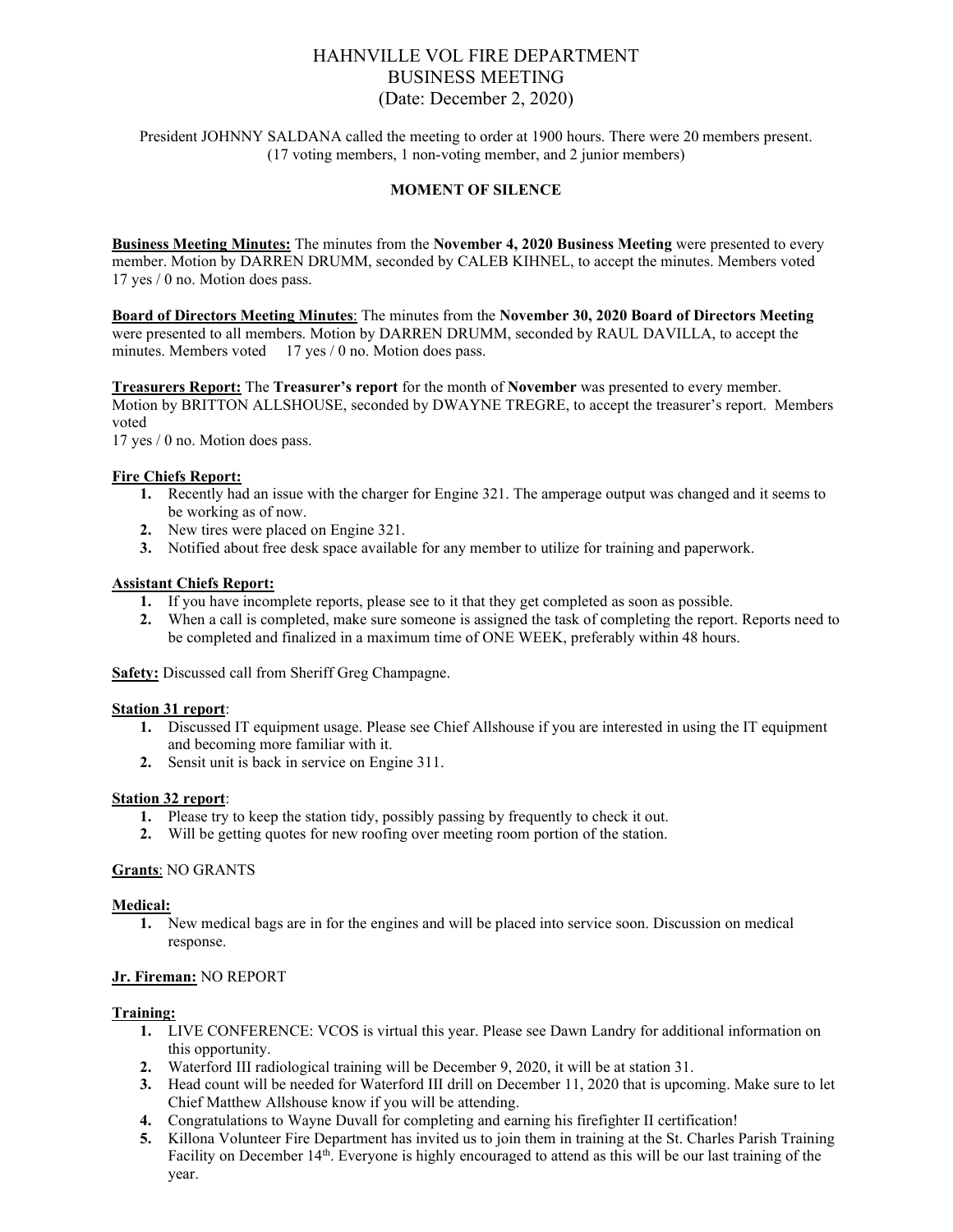**6.** Discussion on Waterford I and II plant tour.

# **Association:** NO REPORT

# **Installation:**

- **1.** Date will be Saturday, January 23, 2021. Details and information will be given out at a later date. Anyone has any ideas about catering, gifts, etc. please let us know.
- **2.** Meeting will be held December 16, 2020 at 18:00 hrs. if anyone is interested, please see Johnny Saldana if you would like to sign up.

# **Public Relations Committee:**

**1.** Request for station usage at Station 32 for the Annual Toy Drive. Request to host Toy Drive at station 32 on Saturday, December 19, 2020.

# **Truck/Building Committee:** NO REPORT

# **Fire Prevention:** NO REPORT

# **SOP/SOG/PREPLAN REVIEWS:**

- **1.** This meeting we reviewed the pre-plan for "EMERGENCY OPERATIONS CENTER (075)". Please familiarize yourself with the aspects of this location in the event of an emergency incident at or near that location. Discussion was also held on the fire hydrant locations as well as the exposure hazards.
- **2.** Members also discussed about discrepancies on the building preplan and items that need to be added to the drawing and hazards list.

# **Old Business:**

- **1.** Discussion on 401k for paid employees. Motion made by Wayne Duvall, seconded by Michael Kendall, to pursue a 401k plan for all fulltime paid employees, percentage will be set at 3.5% department contribution up to 6% employee contribution. Members voted 17 yes / 0 no. Motion does pass.
- **2.** Pump testing has been completed.
- **3.** Discussion on Generator Issues Still have not received parts yet.
- **4.** 2021 proposed budget has been sent out multiple times, it will be finalized soon.

# **New Business:**

- **1.** Contacted by OLINDE insurance, we were given a quote that could save us around \$12,000.00. Difference in deductibles. Motion made by Michael Kendall, seconded by Caleb Kihnel, to switch the department's vehicle and property insurance from VFIS to OLINDE. Members voted 17 yes / 0 no. Motion does pass.
- **2.** Motion made by Matthew Allshouse, seconded by Raul Davilla, to allow usage of the station to host the toy drive. Members voted 17 yes / 0 no. Motion does pass.
- **3.** Motion made by Wayne Duvall, seconded by Raul Davilla, to accept the Proposed 2021 budget and allow it to be finalized. Members voted 17 yes / 0 no. Motion does pass.
- **4.** Motion made by Matthew Allshouse, seconded by Wayne Duvall, to sign the Letter of Engagement. Members voted 17 yes / 0 no. Motion does pass.
- **5.** This is the **third reading** of the proposed Bylaw Change. This bylaw change was requested and submitted by Wayne Duvall to the membership. **Bylaw Change: Remove Article XII, Section 10 – Dues shall be \$5.00, due January 1st of each year and must be paid by March 1 to remain active and retain voting privileges.** motion made by Caleb Kihnel, seconded by Wayne Duvall to **remove Article XII, Section 10** from the bylaws. Members voted 17 yes / 0 no. Motion does pass.
- **6.** Reading of resignation letter by Jacarr Williams. Motion made by Matthew Allshouse, seconded by Caleb Kihnel, to accept Jacarr Williams resignation. Members voted 17 yes / 0 no. Motion does pass.